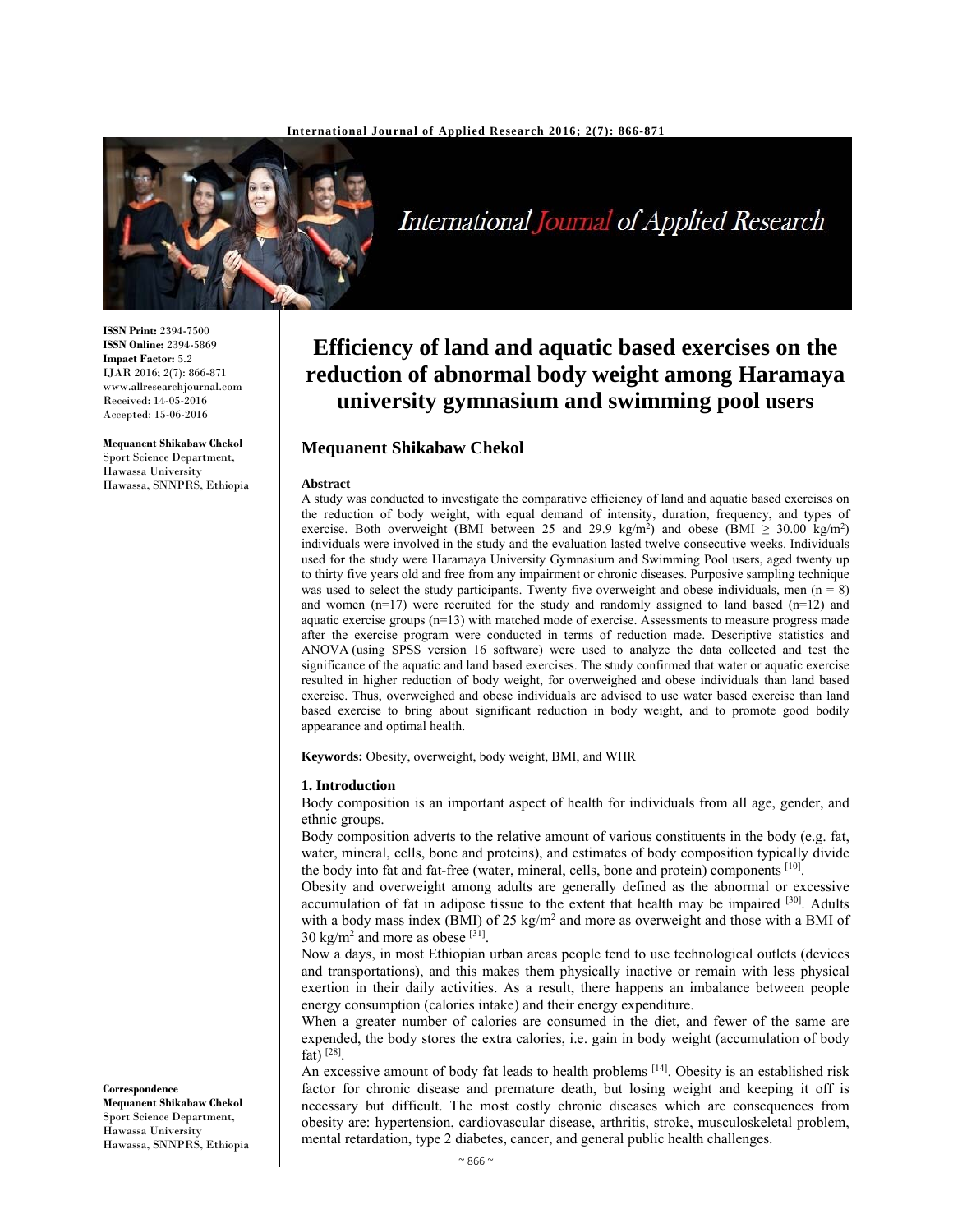From the above it can be noted that obesity and overweight problems need remediation to prevent or treatment. Substantial evidences show that physical activity can protect the development of chronic disease and increase longevity either for healthy individuals or obese and overweight individuals.

Aerobic exercise can be an important component of weight loss intervention, and therefore is commonly included in a comprehensive weight management program [19].

Because of contradictory results reported to date, the impacts of aerobic exercise intensity on body fat storage in overweight person was unclear and were not focused on comparing aquatic and land based exercises for the best of body weight reduction. Thus, the purpose of the study was to investigate the comparative efficiency of land and aquatic based exercises in reducing body weight, among Haramaya University Gymnasium and Swimming Pool Users with equal intensity, duration, frequency, and types of exercises.

With the above in mind, the research was designed to answer the following research questions:-

- Which types of exercises were best and easy to attain normal body weight and BMI?
- How much an obese or overweighed individual could reduce his/her body mass through land and aquatic based exercises?
- Which types of the selected land and aquatic based exercises were best to prevent and reduce the accumulation of fat in waist, hip and abdominal body part?

The general objective of the study was to investigate and compare the efficiency of land and aquatic based exercises on the reduction of body weight in HU Gymnasium and Swimming Pool Users.

#### **2. Material and Methods**

The study was conducted at Haramaya University Gymnasium and Swimming Pool which is found on Haramaya University campus, Ethiopia. The place is located 09° 24' N latitudes and 42° 02' E longitudes. The elevation of the place premises is 2013 - 2085 meters above sea level. The mean maximum and minimum temperature, where the University is located at 24.4  $\rm{^0C}$  and 8.25  $\rm{^0C}$ , respectively  $\rm{^{[2]}}$ .

About the source of the study data, the primary data was obtained from the experimental investigation on the basis of the parameters selected for the study. Secondary data was obtained from different documents, journals, books, internet sources, and unpublished booklets.

#### **2.1 Study sample**

Participants of this study were HU Gymnasium and Swimming Pool users, who fulfilled the requirements for the study, BMI  $\geq 25.0$  kg/m<sup>2</sup>, aged 20-35 years, free from any impairment or chronic diseases, and volunteer in response to the desired study. Thus, purposive sampling technique was used to select the study participants.

Participant information sheet or consent form and questionnaire was developed and administered to enable the acquisition of information on past and present health status, sex, age, type of food commonly consumed, and resting or idling time of potential candidates for the study.

Medical checkups for pregnancy and chronic disease (heart problem, hypertension, stroke, diabetes, cancer, and etc.) were made in the University Clinic before deciding up on the individuals for the study. The presence of pregnancy or any

chronic diseases such hypertension, heart problem, stroke, diabetes, cancer, and etc. were used as the exclusion criteria. Twenty nine individuals was filled the questionnaire and took medical checkup; among them, four (one female and three males) had heart problem, kidney surgery, and diabetic family history. Experimental measurement were also took for selecting the study participants i.e. Weight, height, waist grid, hip grid, thigh, dorsum-breast and upper arm circumference measurements were made using clinical balance (calibrated digital balance) with provision for weight-height measurement and an ordinary measuring tape made out of cloth for body circumference measurement, which purchased from local market. Using the measured values body mass index (BMI) had been calculated as ratio of body mass (kg) to height in meter square  $(m<sup>2</sup>)$  and compare with the standard values.

Waist and hip circumference measurement was to estimate fat accumulation around abdomen and waist. This waist circumference measurement were made midway between the lower rib margin and iliac crest; hip circumference also measured with a steel tape at the widest part of the trochanters at position with feet kept 20-30cm apart. Arm, dorsum-breast, and thigh circumference measurement were made at midpoint of upper arm, dorsum-breast, and thigh using measuring tape with relaxation of standing position.

Based on the medical report, measurements made, and an index calculated values, twenty five participants (fifteen females and ten males) were selected for the study in total. The criteria for the selection were willingness to participate in the study, health as recommended by physicians, age between 20 and 35 years, and BMI ( $\geq$  25 kg/m<sup>2</sup>). The sample size was decided up on the basis of availability of willing participants, cost and convenience of handling and managing the study, potential and prospect of small sample size for detailed and thorough investigation, and ease of control over the participants with regard to the sport activities.

These experimental measurements were made three times throughout the study period i.e. (pre exercise measurement, during exercise/starting after six weeks measurement and after exercise/starting after twelve weeks measurement. The only medical checkup for chronic disease was made for the first recruitment purpose only.

#### **2.2 Tools of data collection**

Cloth-plastic tape for regional body circumference measurements, calibrated balanced beam scale for weightheight measurements, and thermometer for measuring the temperature of the water in the pool were utilized during the study. Haramaya University Swimming Pool for aquatic exercise program and the Gymnasium for land based group exercise were used.

## **2.3 Exercise training protocol**

Twenty five eligible individuals with the same number of sex, age, and BMI (with two interval approximation) were randomly divided in to two groups. The first group was assigned in aquatic exercise program, which was conducted in swimming pool and others in gymnasium. The water in the pool had  $25-27$  <sup>0</sup>C which was normal temperature. The exercise modality in the study was low intensity exercise (40- 50 HRmax) in the first six weeks, and moderate intensity (50- 60% HRmax) in the last six weeks, for both groups.

Applications of the exercise in a session were performed in three phases, namely: warm-up and simple stretching phase, main exercise phase, and cool down phase. Frequency and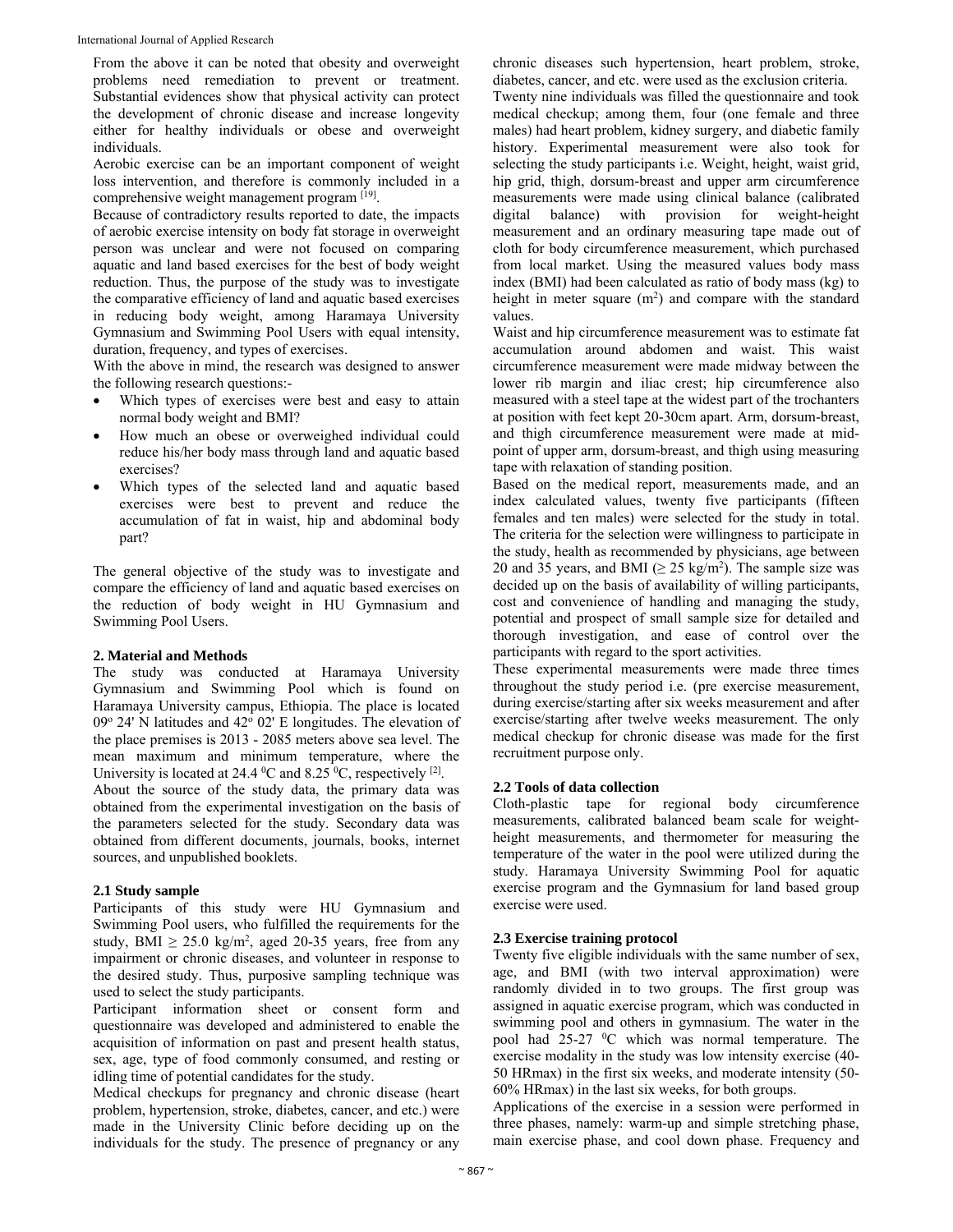duration of exercise for both groups were 3 days per week and 60 minutes per session. After 6 weeks of training, the progress of the training program was ensured by increasing & adjusted the amount of sets, the number of repetitions, and the speed of the exercises for each groups accordingly. Most of participants were students and office workers.

Descriptive statistics was used to analyze data. The mean and standard deviations (mean  $\pm$  SD) were calculated using the established equations. Data collected from land and aquatic based exercises were compared with changes in body weight, and the effect of the exercises on above was analyzed. Analysis of Variance (ANOVA) was made using SPSS version 16.

#### **3. Results and Discussion**

## **3.1 Baseline information of participants**

There was no significance difference between two groups due to age and sex deference. From land based exercise group, six participants were female and four male. Similarly, in aquatic exercise group eight participants were females and three male. There were no significant differences in any of these ages  $(23.90\pm2.95)$  and  $23.82\pm2.60$  of land and aquatic exercise groups, respectively) and characteristics measured between the two groups.

| <b>Parameters</b>                                                                                        | <b>LBE</b><br>$(m \pm sd)$ | <b>ABE</b><br>$(m \pm sd)$ |  |  |  |  |  |
|----------------------------------------------------------------------------------------------------------|----------------------------|----------------------------|--|--|--|--|--|
|                                                                                                          |                            |                            |  |  |  |  |  |
| Age                                                                                                      | $23.90 \pm 2.95$           | $23.82 \pm 2.60$           |  |  |  |  |  |
| Weight (cm)                                                                                              | $71.41 \pm 6.07$           | $73.04 \pm 7.71$           |  |  |  |  |  |
| Height (cm)                                                                                              | $1.60 \pm 0.07$            | $1.63 \pm 0.06$            |  |  |  |  |  |
| BMI $(kg/m2)$                                                                                            | $27.68 \pm 2.51$           | $27.37 \pm 1.77$           |  |  |  |  |  |
| Waist Circumference (cm)                                                                                 | $95.20 \pm 7.58$           | $93.55 \pm 6.15$           |  |  |  |  |  |
| Hip Circumference (cm)                                                                                   | $104.60 \pm 7.75$          | $102.18 \pm 6.63$          |  |  |  |  |  |
| WHR Circumference                                                                                        | $0.91 \pm 0.04$            | $0.92 \pm 0.06$            |  |  |  |  |  |
| Thigh Circumference (cm)                                                                                 | $60.10 \pm 4.84$           | $60.36 \pm 2.54$           |  |  |  |  |  |
| Arm Circumference (cm)                                                                                   | $30.80 \pm 1.87$           | $32.09 \pm 1.51$           |  |  |  |  |  |
| Dorsum Breast Circumference (cm)                                                                         | $97.30 \pm 3.34$           | $99.64 \pm 3.72$           |  |  |  |  |  |
| Blood cholesterol (mg/dl)                                                                                | $195.54 \pm 17.34$         | $201.69 \pm 28.91$         |  |  |  |  |  |
| Blood Triglycerides (mg/dl)                                                                              | $181.21 \pm 16.03$         | $193.59 \pm 21.94$         |  |  |  |  |  |
| $HDL$ (mg/dl)                                                                                            | $41.03 \pm 6.07$           | $35.43 \pm 7.87$           |  |  |  |  |  |
| $LDL$ (mg/dl)                                                                                            | $127.35 \pm 30.80$         | $155.25 \pm 30.44$         |  |  |  |  |  |
| $IRE = 1$ and based exercise. $ARE =$ squatic based exercise, and $m + sd =$ mean and standard deviation |                            |                            |  |  |  |  |  |

**Table 1:** Baseline data of the Subjects

LBE= land based exercise,  $ABE=$  aquatic based exercise, and  $m \pm sd=$  mean and standard deviation

## **3.2 Interventions**

All the training programs were well tolerated; there was no significance difference between attendance (session interruption) rates in all 36 attainable sessions for both exercise groups. And no serious injuries or related problems occurred during land based exercise sessions.

#### **3.3 Postoperative measurements output**

Postoperative measurements were taken at the end of the exercise program (end of 12<sup>th</sup> week). All characters of the participant considered during the first and the second phases of measurement were included.

| <b>Table 2:</b> Mean values and standard deviation of postoperative body characteristics |  |  |  |
|------------------------------------------------------------------------------------------|--|--|--|
|------------------------------------------------------------------------------------------|--|--|--|

| <b>LBE</b>                       |                    |           |            | ABE                |          |            |  |
|----------------------------------|--------------------|-----------|------------|--------------------|----------|------------|--|
| Parameters                       | $M \pm Sd$         | $M.d$ -lp | P-value lp | $M \pm Sd$         | $M.d-Ap$ | P-value Ap |  |
| Weight (kg)                      | $68.53 \pm 5.52$   | 2.38      | $0.04**$   | $68.29 \pm 7.01$   | 4.74     | $0.02**$   |  |
| Height (cm)                      | $1.60 \pm 0.07$    | 0.00      | 1.00NS     | $1.63 \pm 0.06$    | 0.00     | 1.00NS     |  |
| BMI $(kg/m2)$                    | $26.90 \pm 2.49$   | 0.78      | $0.05**$   | $25.60 \pm 1.70$   | 1.76     | $0.02**$   |  |
| Waist Circumference (cm)         | $91.00 \pm 6.90$   | 4.20      | $0.02**$   | $88.27 \pm 5.33$   | 5.27     | $0.04**$   |  |
| Hip Circumference (cm)           | $103.30 \pm 7.39$  | 1.30      | $0.07*$    | $100.09 \pm 6.12$  | 2.09     | $0.04**$   |  |
| WHR Circumference                | $0.88 \pm 0.05$    | 0.03      | $0.07*$    | $0.88 \pm 0.07$    | 0.03     | $0.02**$   |  |
| Thigh Circumference (cm)         | $59.30 \pm 4.55$   | 0.80      | $0.07*$    | $58.18 \pm 2.89$   | 2.18     | $0.07*$    |  |
| Arm Circumference (cm)           | $30.60 \pm 2.12$   | 0.20      | $0.08*$    | $30.91 \pm 1.64$   | 1.18     | $0.08*$    |  |
| Dorsum Breast Circumference (cm) | $96.60 \pm 2.76$   | 0.70      | $0.06*$    | $97.18 \pm 2.99$   | 2.45     | $0.09*$    |  |
| Blood cholesterol (mg/dl)        | $133.53 \pm 25.79$ | 62.01     | $0.01***$  | $123.95 \pm 14.97$ | 77.74    | $0.01***$  |  |
| Blood Triglycerides (mg/dl)      | $105.64 \pm 44.51$ | 75.57     | $0.01***$  | $90.35 \pm 37.26$  | 103.25   | $0.01***$  |  |
| $HDL$ (mg/dl)                    | $60.91 \pm 10.59$  | $-19.88$  | $0.01***$  | $63.88 \pm 10.14$  | $-28.46$ | $0.01***$  |  |
| $LDL$ (mg/dl)                    | $64.02 \pm 10.24$  | 63.33     | $0.04**$   | $72.39 \pm 11.74$  | 82.86    | $0.01***$  |  |

**Note: \*\*\***, **\*\***, and **\***; significant at 1%, 5%, and 10% probability level respectively. LBE= land based exercise, ABE= aquatic based exercise,  $M \pm Sd$  mean and standard deviation, NS Not significant, M.d-lp Mean difference between baseline and postoperative data of land based exercise, M.d-Ap= Mean difference between baseline and postoperative data of aquatic based exercise, P-value lp= significance value of land based exercise between postoperative data, and P-value Ap= significance value aquatic based exercise between postoperative data.

*Source:* own experimental result, 2012.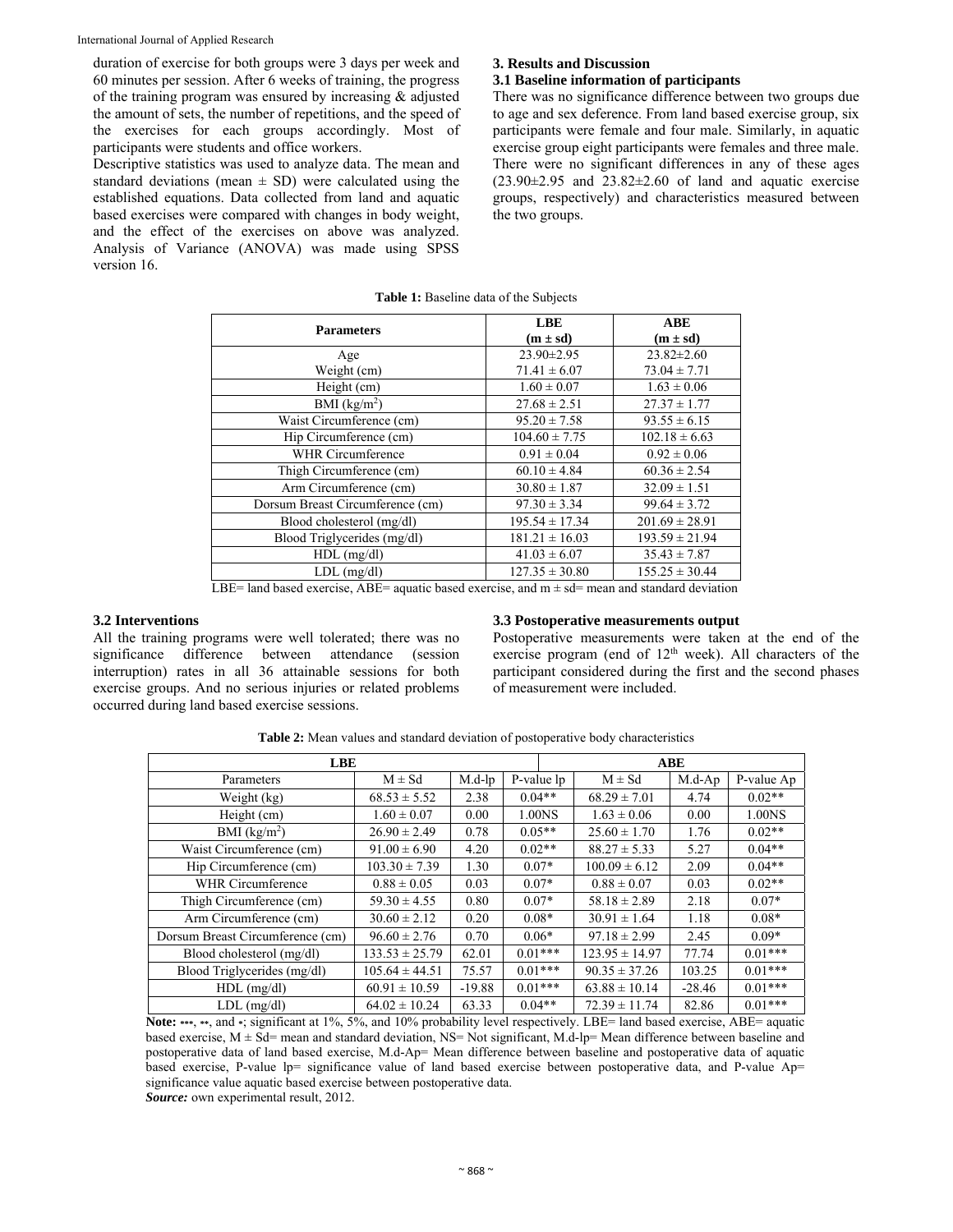#### **3.4 Weight and BMI at postoperative exercise**

Comparisons of body weight and BMI of land and aquatic based exercise groups between baseline and postoperative exercise output are indicated below in Figure 1.



**Fig 1:** Comparisons of aquatic and land based exercise groups body weight and BMI between baseline data versus postoperative measurement results.

As can be seen from Figure 1 and Table 2, the reduction in body weight and BMI were significant at  $p = 0.04$  and 0.05, for land based groups, respectively and aquatic based groups significant at 0.02 of both body weight and BMI. Body weight reduced the mean value from  $71.41\pm6.07$  kg to  $68.53\pm5.52$  kg and  $73.04\pm7.71$  kg to  $68.29\pm7.01$  kg for land and aquatic based exercise, respectively. BMI is also reduced the mean value from  $27.68 \pm 2.51$  to  $26.90 \pm 2.49$  kg/m<sup>2</sup> and  $27.37 \pm 1.77$ to  $25.61 \pm 1.70$  kg/m<sup>2</sup> in case of land and aquatic based exercise, respectively.

At the end of the study, land based exercise indicate the mean difference of body weight by 1.43 kg and BMI by  $0.56 \text{ kg/m}^2$ . Aquatic exercise groups also made the mean difference of body weight by 2.63 kg and BMI by 0.99 kg/ $m<sup>2</sup>$  as compared with the first six weeks training measurement data. Likewise comparisons between postoperative versus baseline data in both exercise groups also shows the mean difference of body weight by 2.38 kg and 4.75 kg, and BMI by 0.78 and 1.77  $\text{kg/m}^2$  for land and aquatic based exercise groups, respectively.

Postoperative measurement outputs of body weight and BMI for both land and aquatic based exercise participants indicated the greater significant reduction as compared with the baseline and second phase measurement data. But, as presented in Figure 1, the reduction of body weight and BMI are more significant in aquatic exercise program as compared as land based exercise program, this is due to the nature of the water, in which water is denser than air and provides greater resistance to movement. The resistance of the water is a major factor in determining caloric expenditure; however, there are several factors that require consideration when discussing resistance in the water. For example, in water the resistance can be altered by the speed of the movements that affect drag and resistance force, the limb length and surface area, and the amount of force applied against the water's resistance. Resistance from viscosity is proportional to the velocity of movement through liquid <sup>[4]</sup>. These reduce body weight, which assist people to move limbs through the full range of motion and the more calories was expend.

## **3.5 Waist-hip ratio (WHR), thigh, arm, and dorsumbreast circumference at postoperative measurements**

Based on the baseline and postoperative measurement, the comparisons of waist, hip, WHR, thigh, arm, and dorsumbreast circumference between land and aquatic based exercise are indicated below in Figure 2.



**Fig 2:** Comparisons of aquatic and land based exercise groups' waist, hip, WHR, thigh, arm, and dorsum-breast circumference between baselines versus postoperative results.

As the data indicated in Figure 2 and Table 2, waist circumference reduced the mean value from 95.20±7.58 cm to 91.00 $\pm$ 6.90 cm and 93.55 $\pm$ 6.15 cm  $\pm$  88.27 $\pm$ 5.33 cm for land and aquatic based exercise, respectively. Hip circumference reduced the mean value from  $104.60 \pm 7.75$  cm to  $103.30/7.39$ cm and 102.18±6.63 cm to 100.09±6.12 cm for land and aquatic based exercise, respectively. WHR also reduced the mean value from 0.91±0.04 to 0.88±0.03 and 0.92±0.06 to 0.88±0.07 for land and aquatic based exercise, respectively. Thigh circumference also reduced the mean value from 60.10±4.84 cm to 59.30±4.55cm and 60.36±2.54 cm to 58.18±2.89 cm for land and aquatic based exercise, respectively. Arm circumference reduced the mean value from 30.80±1.87 cm to 30.60±2.12 cm and 32.09±1.51 cm to 30.91±1.64 cm for land and aquatic based exercise, respectively; and dorsum-breast circumference too reduced the mean value from  $97.30\pm3.34$  cm to  $96.60 \pm 2.76$  cm and 99.64±3.72 cm to 97.18±2.99 cm for land and aquatic based exercise, respectively.

The reductions in land and aquatic based groups were statically significant at  $p= 0.02$  and 0.04, 0.07 and 0.04, 0.07 and 0.07, 0.07 and 0.07, 0.08 and 0.08, and 0.06 and 0.09 of waist, hip, WHR, thigh, and arm circumference, respectively (see Table 2).

At the end of the study, both exercise groups significantly reduced mean differences of waist circumference by 2.40 cm and 3.00 cm, hip circumference by 0.60 cm and 2.09 cm, and WHR by 0.02 and 0.04 for land and aquatic exercise respectively as compared as the first six weeks training outputs. Similarly there were reduced thigh circumference by 0.30 cm and 1.27 cm, arm circumference by -0.10 cm and 0.55 cm, and dorsum-breast circumference by 0.40 cm and 1.00 cm for land and aquatic based exercise programs respectively as compared as the first six weeks training outputs. Waist circumference also reduced by 4.20 cm and 5.27 cm, hip circumference by 1.30 cm and 2.09 cm, WHR by 0.30 and 0.04, thigh circumference by 0.80 cm and 2.18 cm, arm circumference by 0.20 cm and 1.18 cm, and dorsumbreast circumference by 0.70 cm and 2.46 cm for land and aquatic based exercise groups respectively as compared as the baseline data.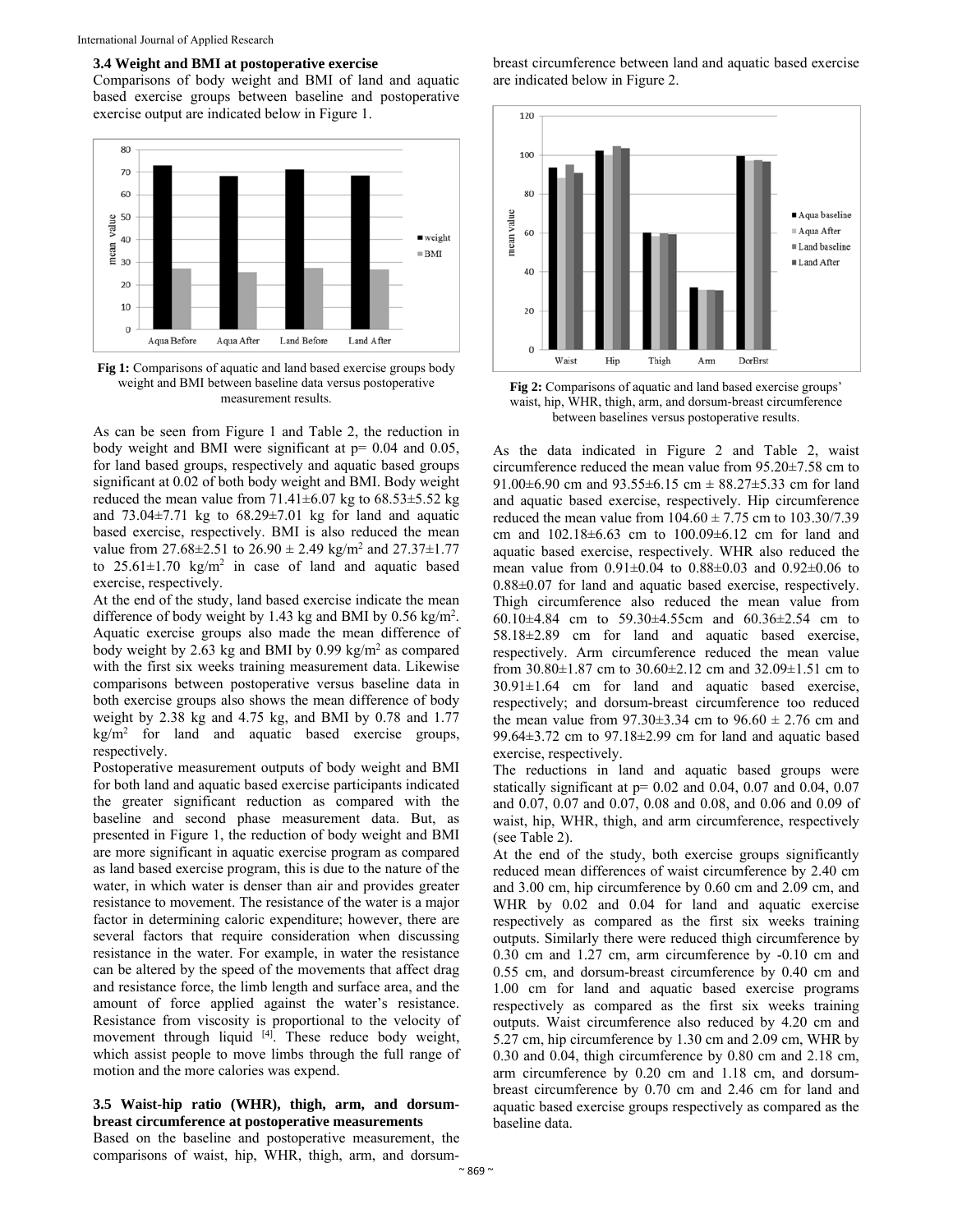As the above description illustrated the predominant site of fat loss shows from trunk region. This data confirm the findings that waist girth was significantly reduced with training regardless of mode. More of the effects indicated on aquatic exercise groups. An evaluation of the upper and lower body exercises that were performed the illustration of possibilities for altered caloric expenditure during aquatic exercise. The upper and lower body exercises involved a movement pattern that included similar for both exercise groups. The energy cost of these motions performed on land was relative to gravity and the individual performing the movement. The energy cost in the water was relative to the amount of force that is applied with the movements, the drag forces created by the movement, the limbs of the individual performing the movements and the water depth. These factors exposed for additional energy (calorie) expenditure in addition to land based exercise group [4].

# **4. Conclusion and Recommendation**

## **4.1 Conclusions**

Based on the results obtained the following conclusions are made:

- 1. Postoperative measurement of body weight and BMI in both groups indicates significance reduction made in comparison with the baseline and the first six weeks exercise program. But, the reduction of body weight and BMI were more significant in aquatic exercise as compared with land based exercise, even if the exercise mode was similar.
- 2. Exercises, land and aquatic based, are appropriate to manage excess body weight. Nonetheless, aquatic based exercise resulted in higher caused reduction of body weight, for overweighed and obese individuals than land based exercise.
- 3. There was considerable reduction in waist and hip circumferences or WHR, thigh, arm, and dorsum-breast circumferences when aquatic based exercises were practiced.

## **4.2 Recommendations**

Although the study indicated the importance of land and aquatic based exercises to control body weight, and to improve life, the research conducted had its own limitation due to lack of appropriate laboratory and field equipments. Hence, further studies using better instruments and equipment, and large number of samples, different age classes, life style and parameters or indicators, must be conducted. Continuous moderate physical activity combined with balanced dietary intake is needed to prevent weight regain after substantial weight loss program. In the area to generate information on intensity, duration and type of exercise, better method to reduce obesity and overweight effect and on importance of the aquatic based exercise in therapy and performance improvement.

## **5. Acknowledgments**

Above all, loving, kindness and faithfulness of the almighty God in bestowing health, strength, patients, and protection throughout my life and the study period is highly appreciated. My genuine appreciation and heartfelt thanks go to all research participants (Dr. Molla Deyou, and Dr. Abebe Fanta (Advisor); my families, and friends), without them the study might not be possible.

## **6. References**

- 1. Aggel-Leijssen V, Wagenmakers A, Van B. Effect of exercise training at different intensities on fat metabolism of obese men, Jour Appl Physiol. 2002; 92:1300-9.
- 2. Alemaya Agricultural Research Center (ALARC), 1997; Proceedings of the 13<sup>th</sup> Annual Research and Extension Review Meeting, 1996, 26-28.
- 3. Andrew PH, Neil AK, Nuala MB. Children, Obesity and Exercise Prevention, treatment and management of childhood and adolescent obesity. 2007, 185.
- 4. Anonymous, Caloric Expenditure: Does Water Exercise Make the Grade? 2007; Accessed on, 2012.
- 5. American College of Sports Medicine (ACSM) (no date). The Indoor Cycling Experience (I.C.E) report. Accessed, 2012.
- 6. Bjorntorp P. International Textbook of Obesity. Reporrt in Sahlgrenska Hospital, Go teborg, Sweden, 2001, 528.
- 7. Bruce EB. Aquatic Therapy: Scientific Foundations and Clinical Rehabilitation Applications. The American Academy of Physical Medicine and Rehabilitation. 2009; 1:859-872*.*
- 8. Bryner RW, Toffle RC, Ullrich IH, Yeater RA. The effects of exercise intensity on body composition, weight loss, and dietary composition in women. Am. J Clin Nutr. 1997; 16:68-73.
- 9. Carolyn K, Lynn AC. Therapeutic Exercise, Foundations and Techniques 5th ed. F. A. Davis Company, 2007, 1957.
- 10. Davies PSW, Cole TJ. Society for the Study of Human biology Symposium series: Body composition techniques in health and disease, MRC Dunn Nutritional Laboratory, Cambridge. 1995, 169.
- 11. Fujiishima K, Shimizu T, Ogaki T, Hotta N, Kanaya S, Shono T *et al.* Thermoregulatory Response to low-Intensity Prolonged Swimming in Water at Various Temperature and Treadmill walking on Land. Journal of physiological Anthropomotry and applied human science. 2000.
- 12. Gormley J, Hussey J. Exercise Therapy, prevention and treatment of disease Blackwell Publishing Ltd, 2005, 281.
- 13. James A, Jennifer M. The energy expenditure of using a walk-and-work desk for office workers with obesity, Br J Sports Med. 2007; 41:561-558.
- 14. Lee DC, Sui X, Blair SN. Does physical activity ameliorate the health hazards of obesity? Department of Exercise Science, University of South Carolina, Columbia, South Carolina, USA, 2008.
- 15. Leslie SS. Overweight and obesity. Reported on the Health status of Tiaga country, Pennsylvania. Report, 2005, 1(2).
- 16. Linda SP, Jaci LV. Physical activity mediates a healthier body weight in the presence of obesity, 2000.
- 17. Manton ND, Lipsett J, Moore DJ, Davidson GP, Bourne AJ, Couper RT. Non-alcoholic steatohepatitis in children and adolescents. Medical Journal of Australia. 2000; 173:476-9.
- 18. Marian M. (no date). (Why water aerobics?) Report. Accessed, 2012, 5.
- 19. Marra C, Bottaro M, Oliveira R, Novaes JS. Effect of moderate and high intensity aerobic exercise on the body composition of overweight men. Journal of exercise physiology online (JEP. Online). 2005; 8:7-4*.*
- 20. Meyer and Meyer Sports. Masters Swimming-A Manual. Sports publishers Association (WSPA), Oxford (UK) Ltd., 2006. ISBN-10:84126-185-8p.